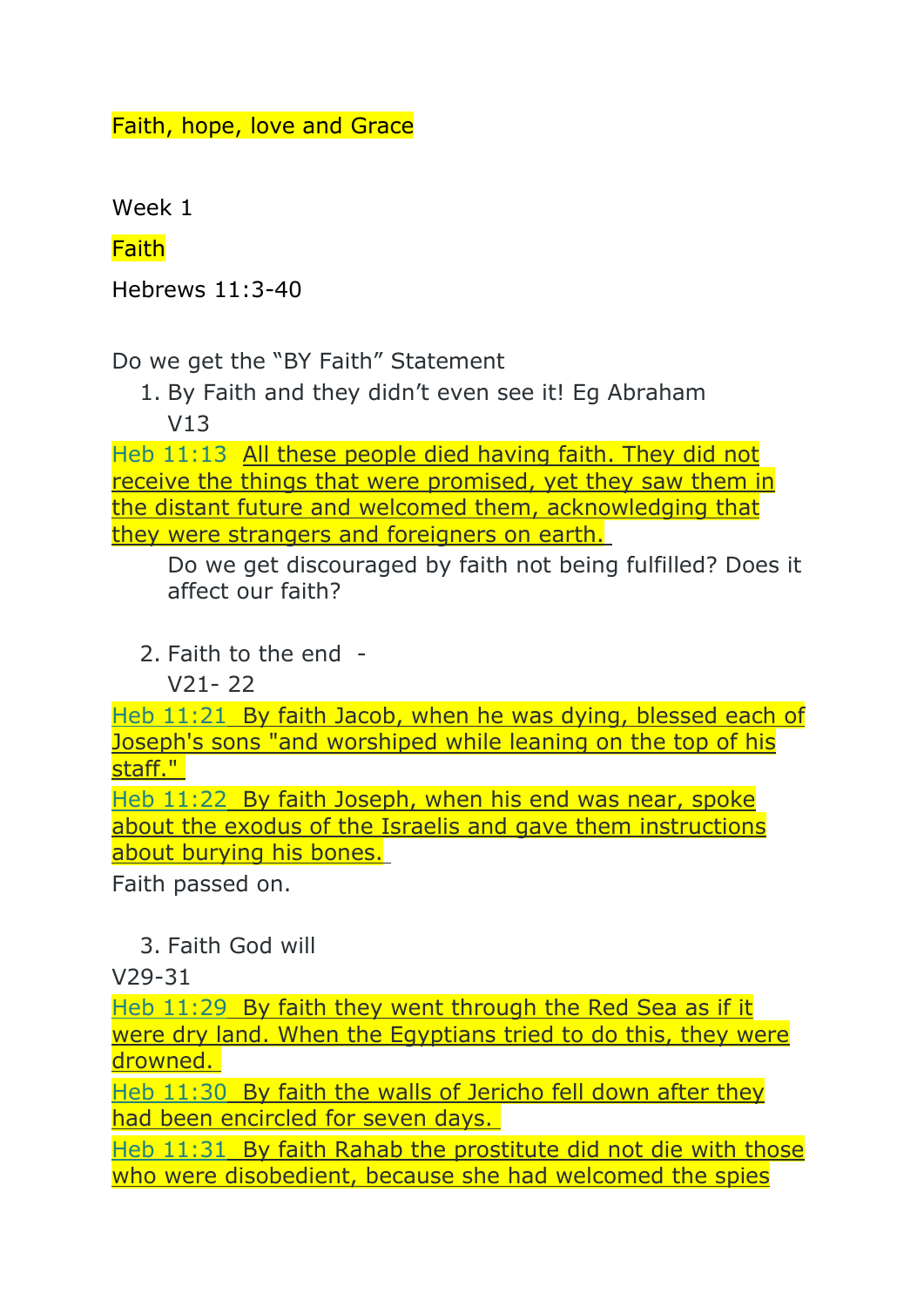## with a greeting of peace.

Arrrh, here is the step of faith thing, what steps do we take to demonstrate faith?

Do we give our tithe believing God will make the 9/10ths go as far as the 10/10ths as He promised in Malachi?

Do we step out and share God with people around us?

Do we share Jesus with our family who we know to be cynical? Do we as a church have a go at something knew even if we can't afford it? Or don't have the skills, or whatever? Where is our faith demonstrated?

## 4. Faith in lifestyle

V33-37

Heb 11:33 Through faith they conquered kingdoms, administered justice, received promises, shut the mouths of lions,

Heb 11:34 put out raging fires, escaped death by the sword, found strength in weakness, became powerful in battle, and routed foreign armies.

Heb 11:35 Women received their dead raised back to life. Other people were brutally tortured, but refused to be ransomed, so that they might gain a better resurrection.

Heb 11:36 Still others endured taunts and floggings, and even chains and imprisonment.

Heb 11:37 They were stoned to death, sawed in half, and killed with swords. They went around in sheepskins and goatskins. They were needy, oppressed, and mistreated.

Oh this is hard, it follows on from the last point, when the pressure is on do we react as faithful or panic? That list, go over it again, what is our reaction? Last year I saw great faith, Marianne's breast cancer diagnosis- scarey but Marianne reacts how, with faith - it's in God's hands. I was panicking, she was faithing!